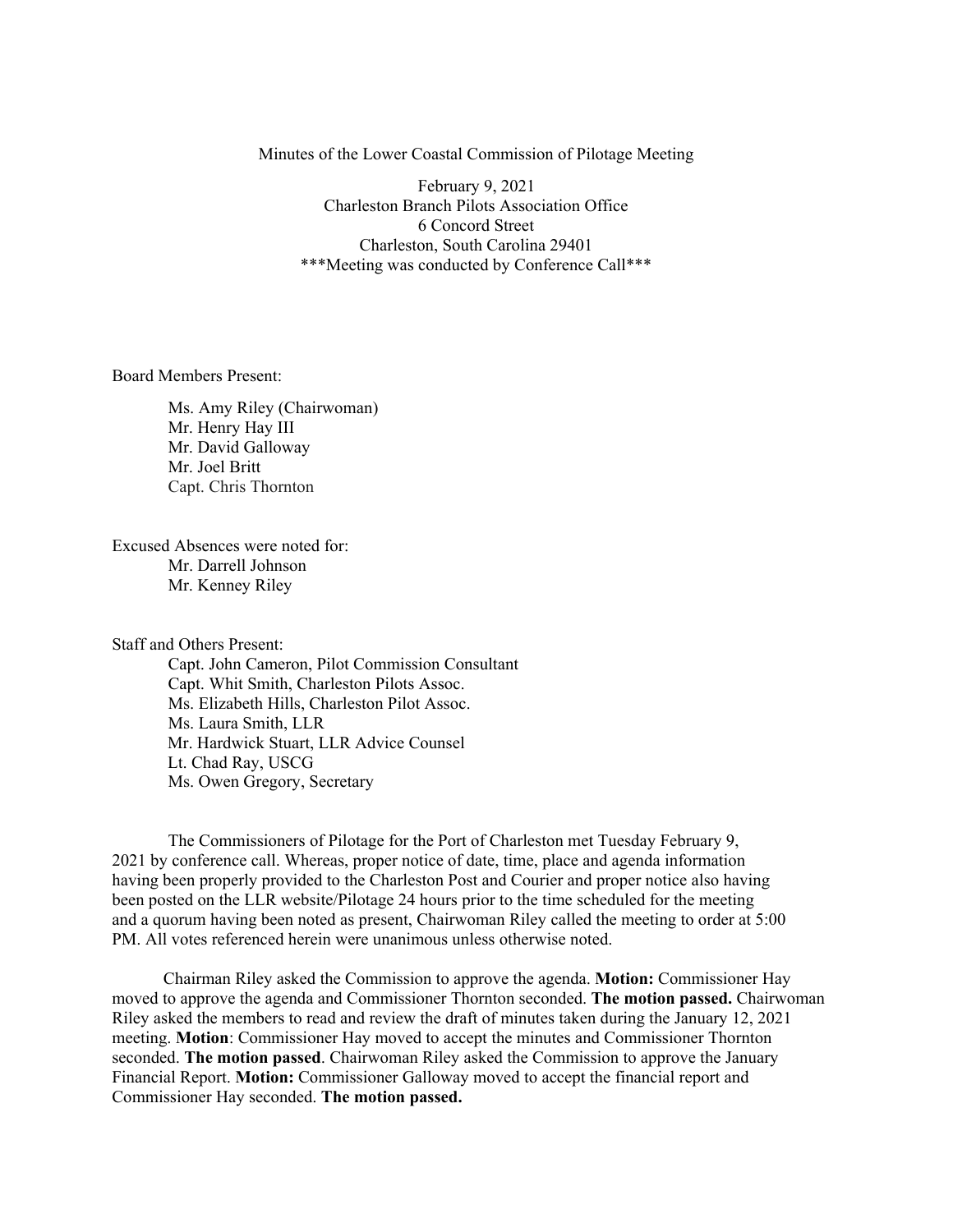Under old business, Lt. Ray reported on behalf of the Coast Guard. The CG Cutter Maria Bray came and moved numerous ATON's. In accordance with the post 45 dredging plans, USCG group Tybee worked with Hunter Army Airfield to remove 8 beached buoys from that area. Report on marine events CORA will be holding races in the lower harbor and the vessel previously at anchorage Charlie has been cleared and has sailed.

 Commissioner Galloway reported that Cantey Tech was still working on the automated notification system for Channel 13 Recording. The system seems to be working well.

Capt. Cameron advised that there is nothing new to report on the Savannah River Commission and not sure how active it is at the moment, and recommended that it be removed from the agenda and placed back in as needed. Chairwoman Riley agreed and it will be removed moving forward.

 Ms. Smith reported for LLR. Ms. Smith reported that all Pilot physicals are up to date. Capt. Lucas, Capt. Coombs and Capt. Sanders have physicals due by February 28,2021. COVID extensions are still in place. Ms. Smith let the Commissioners know that they needed to have their information updated to the State Ethics Commission by March 30, 2021. Ms. Smith noted that she would look into measures to have Kenny Riley included in all correspondence and to be added to the Ethics Commission list.

 Ms. Smith reported that S.689 had been renumbered to S.295 ( Apprenticeship and Criminal Conviction) and that H.3019 (Pilotage Education) have both been introduced and have not made it to Sub-Committee meetings yet.

 Capt. Cameron reported on Pilot/Ladder Safety. Capt. Cameron informed the Commission that the APA discussed Charleston's protocol for Pilot/Ladder Safety at their last officers meeting. Commissioner Hay reported that the APA was working on an APP for Pilots to be able to report any issues /violations via a Smartphone.

 Capt. Cameron reported that Covid-19 precautions continue as noted previously. As of 5 pm February 9, 2021 30 out of 41 employees had received their second dose of the vaccine. 35 out of the 41 employees had received the vaccine.

Capt. Cameron updated the Commission on LLR issuing ID cards to the Pilots. ID cards would be valid until a Pilots' 70<sup>th</sup> birthday. ID cards can be issued to all Pilots to carry on their person. Ms. Smith is looking into LLR's production of the ID cards.

 Capt. Cameron informed the Commission that the Charleston Docking Pilots sent a letter regarding Capt. Kyle Keenan as a new entry and to let the Pilots know they can work with him.